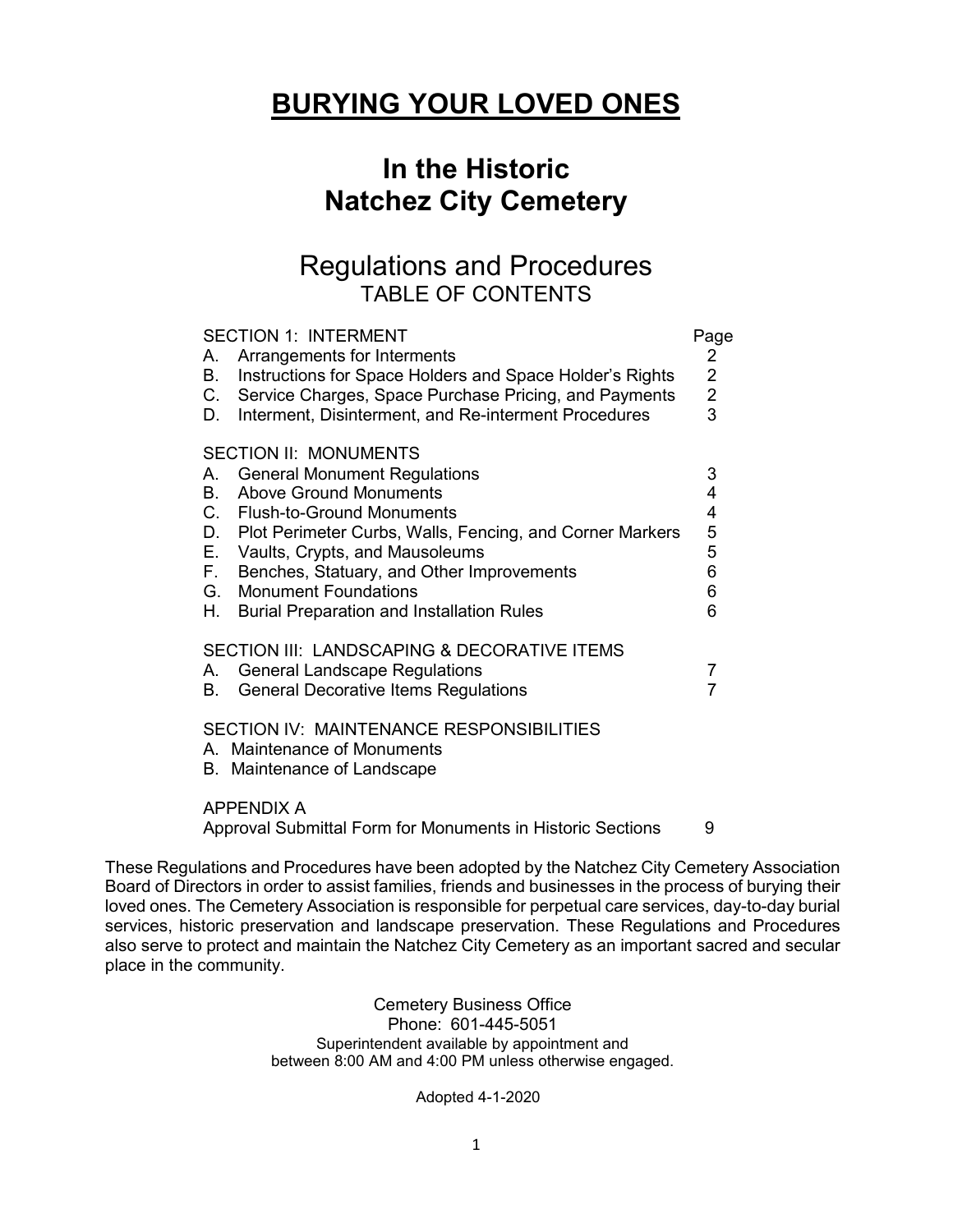## **SECTION I: INTERMENT**

#### **A. Arrangements for Interments**

- 1. A copy of the burial space deed and a written authorization from the owner of record, a designated representative or successor in interest, or other proper legal authority is required for interment (such as a signed and notarized affidavit).
- 2. A time for an interment may be requested however, the Superintendent shall have the right to schedule the time when interments or disinterment may be conducted.
- 3. A minimum of two (2) working days before the announced time of the funeral will be required for the preparation of the grave. If less than two (2) working days' notice is provided, additional expenses may be incurred at the discretion of the Superintendent. For a weekend burial, notice is required no later than 4:00 PM on the preceding Thursday.
- 4. If the casket or vault is of unusual size, it must be particularly indicated in the request for interment.
- 5. The Superintendent shall not be responsible when an error occurs from an order placed by telephone regarding grave location or size of casket or vault. The Superintendent reserves the right to make an equitable charge whenever additional labor costs result from such mistake.
- 6. The Superintendent shall not be liable for any delay in the interment of a body when the rules and regulations have not been complied with or if a protest to the interment has been made.

### **B. Instructions for Space Holders and Space Holder's Rights**

- 1. A permanent type container such as a concrete liner or burial vault is not required for casket or cremation urn interments.
- 2. The maximum number of burials in one (1) space is limited to the following (Please note the number of memorial markers is limited with multiple burials in one space. See Section II.):
	- a) Two (2) stacked caskets,
	- b) One (1) casket below with four (4) cremation burials, or
	- c) Four (4) cremation burials.
- 3. The use of a space is for the owner, trustee of an estate, or such other persons as the owner may designate in writing.
- 4. Construction or installation of slabs, curbing, steps, fencing, gates, walls, benches, hedging, or enclosures of any kind, or the addition or removal of dirt will not be permitted on or around any space or lot without express written consent of the Cemetery Association. In certain sections, some of these additions are not permitted. It is required that all design concepts shall be brought to the attention of the Superintendent and approved in advance.
- 5. Wood, iron, concrete, cement, glass, plastic, paper, or other miscellaneous statues or objects as well as objects of a temporary nature will not be permitted. Benches are permitted in accordance with Section II.F. The Cemetery Association reserves the right to remove any objects which are erected, planted, or placed in violation of this rule.
- 6. In the event of the death of an owner, any and all privileges of the owner shall pass according to the laws of the State of Mississippi.
- 7. The scattering or release of ashes is strictly forbidden.

#### **C. Service Charges, Space Purchase Pricing, and Payments**

- 1. The Cemetery Association shall have the right to establish a charge and time of payment for each interment and disinterment. Current service charges are available from the Superintendent.
- 2. The Cemetery Association reserves the right to specify the amounts and terms of purchase of all spaces to the original purchaser. Any special terms or conditions remain attached to the space in the event of sale or transfer of space ownership. Current space pricing is available from the Superintendent.
- 3. Payment is due directly to the Cemetery at the time services are ordered and when spaces are purchased unless previously arranged with the Superintendent.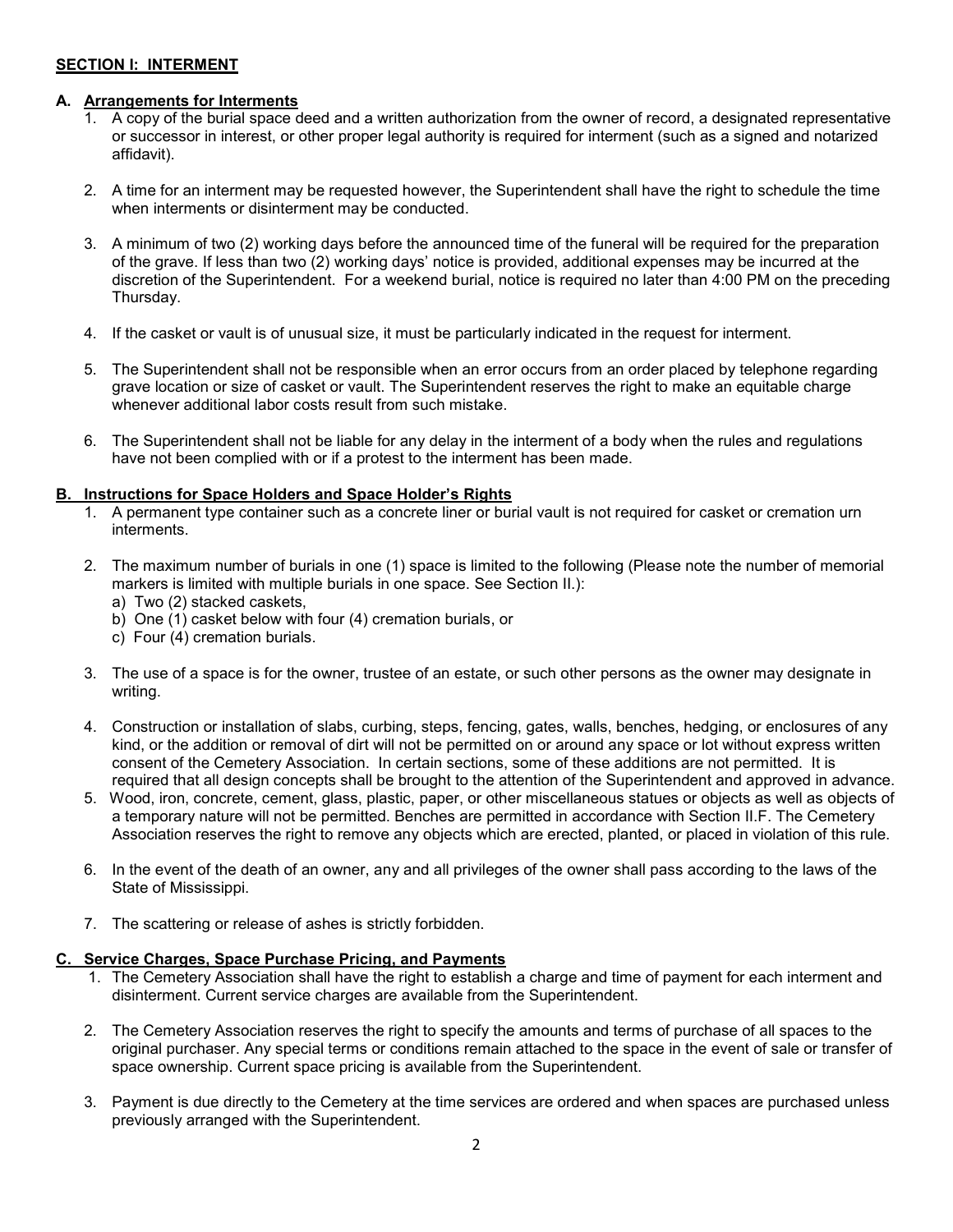4. In the event an owner sells a space or spaces, a record of such sale must be provided to the Cemetery Association in a timely manner.

## **D. Interment, Disinterment, and Re-interment Procedures**

- 1. Proper authorization as required by local government or public authority having jurisdiction in the matter must be presented to the Superintendent or Cemetery office prior to or at the time of interment or disinterment. The Superintendent shall not be liable for the accuracy of the data contained in said authorization or for the identity of the person to be interred or disinterred.
- 2. All interments, disinterment and re-interments shall be performed by a funeral director or other person as provided for by the State and local laws. The Cemetery personnel will be responsible only for the opening and closing of the grave.

## **SECTION II: MONUMENTS**

A monument is defined as any permanent and visible improvement placed or constructed on a grave. Temporary or semipermanent monuments are not permitted. All monument designs shall be submitted in advance for acceptance prior to installation. A short approval form is attached to this publication, is available from the cemetery office and online at [www.natchez.ms.us](http://www.natchez.ms.us/) (City Government/Departments/Cemetery).

## **A. General Monument Regulations**

- 1. All monuments shall be installed in conformance with these installation regulations in order to be eligible for perpetual care services provided by the Cemetery Association.
- 2. A family plot is defined as a block of four (4) contiguous burial spaces. A family name monument may be placed only in a family plot.
- 3. Only one monument shall be permitted on a grave space. However, a VA marker and a monument may both be permitted on a single grave space if one of the markers is a flush-to-ground.
- 4. Monuments shall be placed in alignment with adjacent monuments and centered at the head of the grave space. The specific location of a monument shall be determined by the Superintendent and shall be coordinated with monument companies during normal cemetery working hours.
- 5. If any existing monument become unsightly, dilapidated, or a menace to the safety of persons within the cemeteries, the Superintendent shall have the right to correct the condition or to remove the monument. The expense of such removal or repair may be charged to the space owner if the monument has not been installed in conformance with these installation regulations.
- 5. Monuments may include names, dates, words and images in conformance with the following sections. Monuments are not permitted to include obscene language or inappropriate images.
- 6. The Natchez City Cemetery is a registered historic site. All historic sections are subject to additional regulations concerning size, location, materials and installation of monuments and also to grandfathered, existing monuments. Monuments in historic sections shall not deter from the historic setting and scale of that section. New monuments must be submitted in advance for review and acceptance by the Cemetery Association. A form for this purpose is included as Appendix A which may be faxed or emailed to the cemetery office. Please refer to the map on the following page for section locations.

| <b>Historic</b>                                                                                                                                             |                                                                                                                        | <b>Non-Historic</b>                                                                                                                               |
|-------------------------------------------------------------------------------------------------------------------------------------------------------------|------------------------------------------------------------------------------------------------------------------------|---------------------------------------------------------------------------------------------------------------------------------------------------|
| <b>Sections</b>                                                                                                                                             |                                                                                                                        | <b>Sections</b>                                                                                                                                   |
| Plots 1, 2 & 3<br>Plot 2 Added Addition<br>Case Addition<br><b>Catholic Cemetery</b><br><b>Catholic Hill Public Grounds</b><br><b>Old Catholic Cemetery</b> | Jewish Cemetery<br><b>Fields Addition</b><br><b>Public Grounds</b><br><b>Sullivan's Addition</b><br>Zurhellen I and II | Brown's Addition<br><b>Brown's Final Addition</b><br><b>Bluff Plot</b><br><b>Hospital Addition</b><br><b>MacPherson Addition</b><br>Zurhellen III |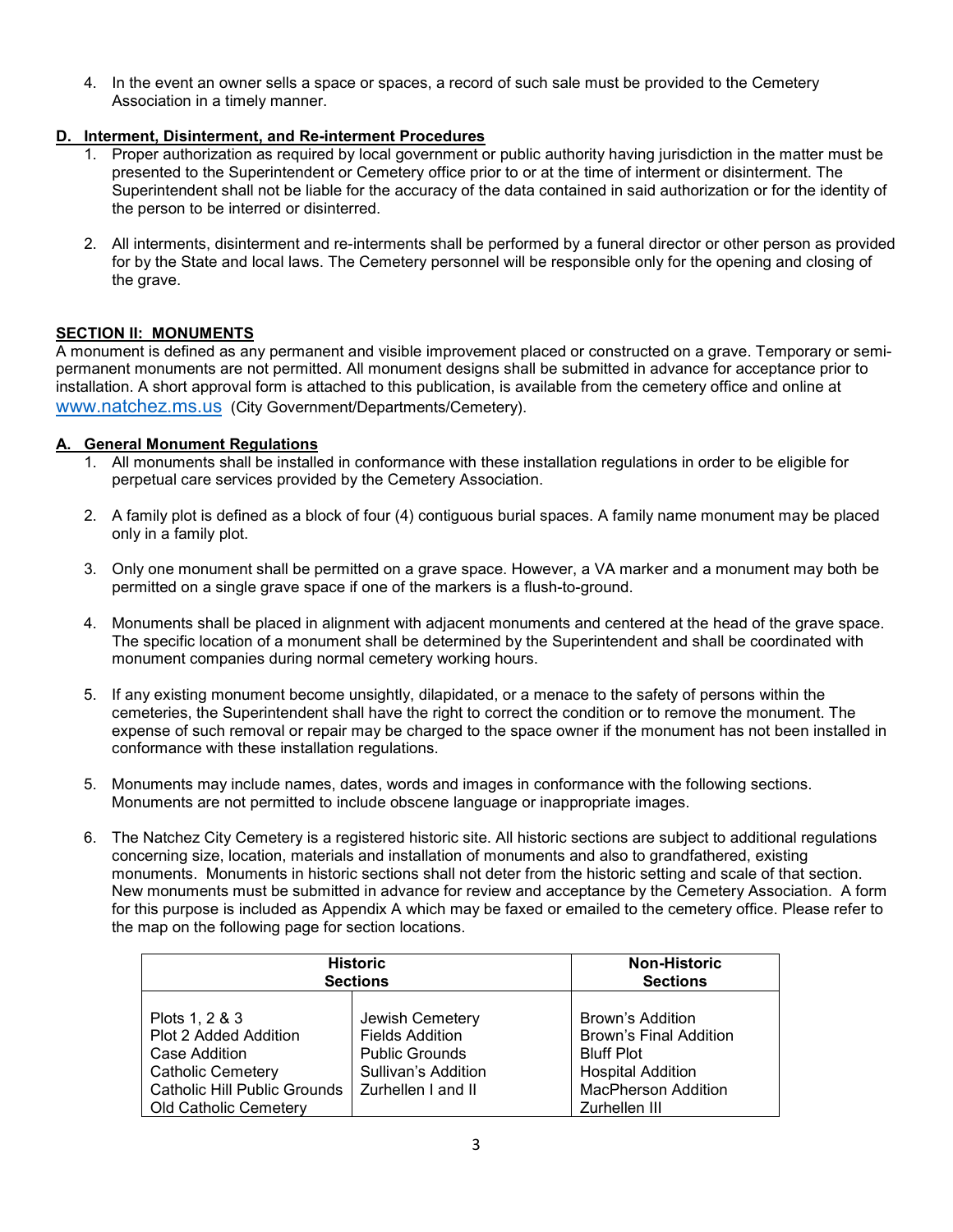

#### **B. Above Ground Monuments**

- All above ground monuments shall be of marble, granite or similar permanent type stone. New monuments of wood, metal, or concrete are not permitted even though monuments of these materials may be present in the vicinity.
- 2. Above ground monuments (including base and foundation cap) shall not exceed the following dimensions:
	- a) Overall height: shall not exceed six feet (6'-0') above existing grade.
	- b) Base width: shall be at least ten inches (10") less than the grave space width.
	- c) Base depth: shall not exceed eighteen inches (18") in depth. The ground depth of the foundation is addressed in Section G.
	- d) Foundation cap dimensions: shall be a minimum of three inches (3") larger in width and depth than the dimensions of the monument.
	- e) Multiple width monuments which result in a linear connected row of monuments, are permitted.
- 3. Any marker above the overall height of forty-eight inches (48") shall require prior review and acceptance by the Superintendent.
- 4. Applied color, photographs, etched plates or appliques attached to a monument are not subject to perpetual care and shall comprise less than 15% of the surface area. Etched stone without color is not subject to this limitation in surface area.
- 5. Above ground monuments in historic sections shall not deter from or adversely affect the adjacent monument markers in any way including but not limited to scale, materials, base elevation, drainage and spacing. In general, overly large or tall monuments will not be accepted for installation in historic sections. In particular, a single monument spanning two plots shall not create a "wall" effect.

#### **C. Flush-to-Ground Monuments**

- 1. Flush monuments shall be made of granite, marble or a cast bronze plaque that is installed on a granite, marble or concrete base. A cast bronze plaque shall not be directly placed on the ground. All flush monuments and bases shall have finished, smooth sides and bottoms.
- 2. All flush monuments or monument bases shall be a minimum depth of four inches (4").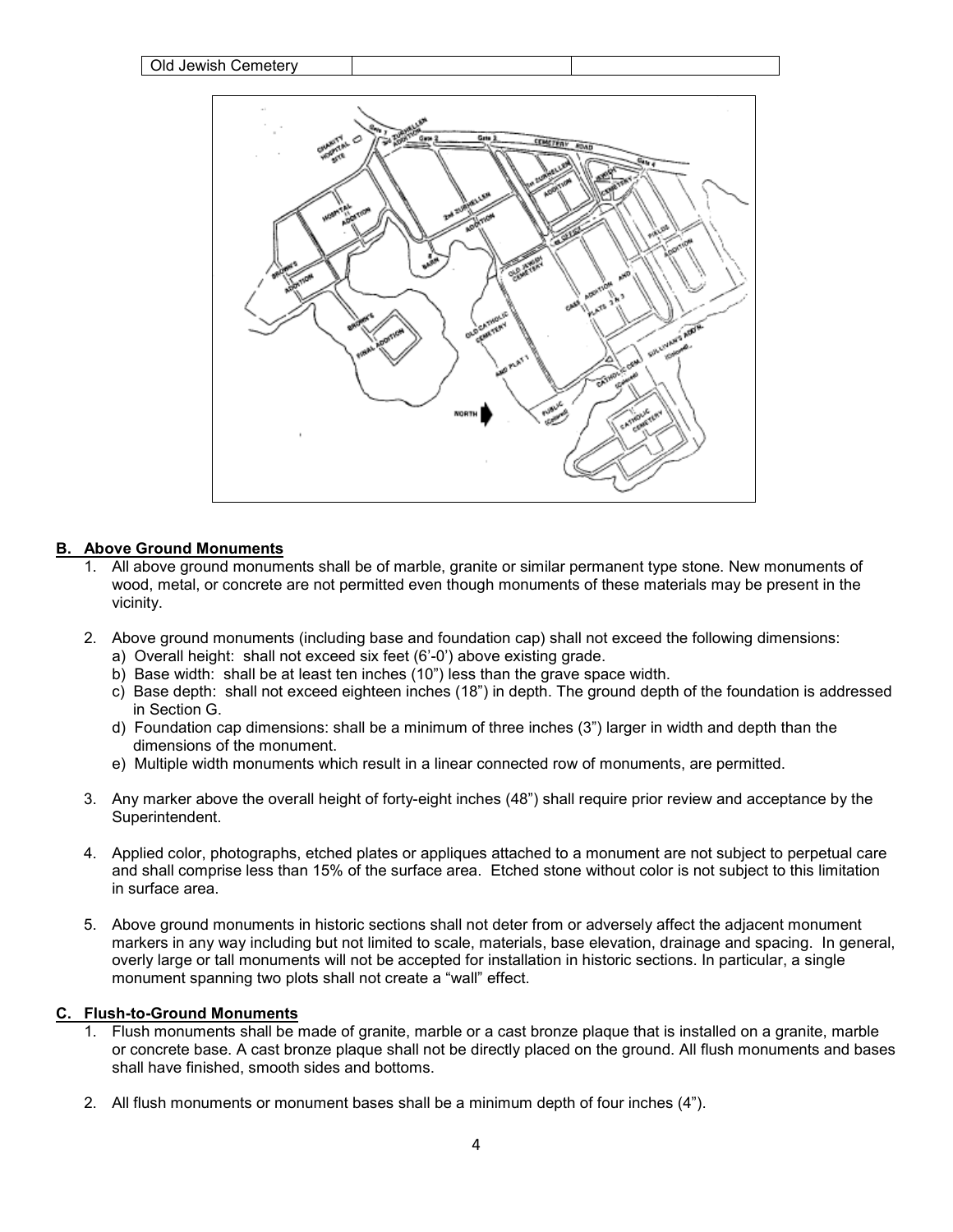- 3. All flush monuments shall be set on a minimum of two inches (2") of sand for cushioning and leveling.
- 4. The width of flush monuments shall be at least ten inches (10") less than the grave space width.

#### **D. Plot Perimeter Curbs, Walls, Fencing, and Corner Markers**

- 1. Perimeter curbs (also known as coping), walls, fencing, and corner markers shall be permitted only on family plots comprised of 4 or more graves. All of these items shall be professionally installed. Please note perimeter curbs are not permitted in the Bluff Plot.
- . 2. Permitted materials are as follows:
	- a) Curbs and Corner Markers: granite or marble. Concrete curbs are not permitted for new installations even though concrete curbs may be present in neighboring plots.
	- b) Walls and fencing: Walls and fencing are permitted only in historic sections. Design and materials shall be compatible with the unique and historic setting and adjacent monuments. Design review and acceptance by the Superintendent is required.
- 3. Plot perimeter curbs and/or corner markers shall be installed as follows:
	- a) Bluff Plot: Not permitted.
	- b) All other sections: flush with the grass or set with a minimum height of nine inches (9").

#### **E. Vaults, Mausoleums, and Crypts**

- 1. For the purposes of this section, a vault is defined as a container into which a casket is placed, and is also referred to as a burial liner. A mausoleum is defined as building or structure which holds above ground remains. A crypt is defined as an underground room or space beneath a church or burial place and may appear the same as a mausoleum above ground.
- 2. Burial vaults are not required for below ground burials, provided vaults are not required by current regulation or laws. If utilized, vault materials shall be precast concrete (full base and lid), sectional precast concrete, masonry or metal. Wood vaults are not permitted under any circumstances because they cause excessive ground settlement. Wood caskets are permitted.
- 3. Burial vaults entirely above ground are prohibited. However, exposed vault lids designed for this purpose including a closure seal and finished material quality are permitted. There shall be no exposed handles. Permitted exposed vault lid materials varies by section and is noted in the chart below.
- 4. Mausoleums and crypts may be permitted on certain spaces in certain sections of the Cemetery. Coordination with and approval by the Superintendent regarding size, location and materials of all mausoleums and crypts is required prior to delivery to the cemetery.
- 5. All mausoleums, crypts and vaults shall not exceed the following dimensions:
	- a) Overall height: shall not exceed six feet (6'-0").
	- b) Base width: shall be at least ten inches (10") less than the width and length of the grave space.
	- c) Multiple space structures are permitted. Perimeter clearances shall be the same as above.
- 6. In historic sections of the cemetery designated in Section II. A. 6, the design and materials of the mausoleum or crypt shall be compatible with the unique and historic setting and adjacent monuments. In the non-historic sections of the cemetery, additional modern materials are permitted. See chart on following page.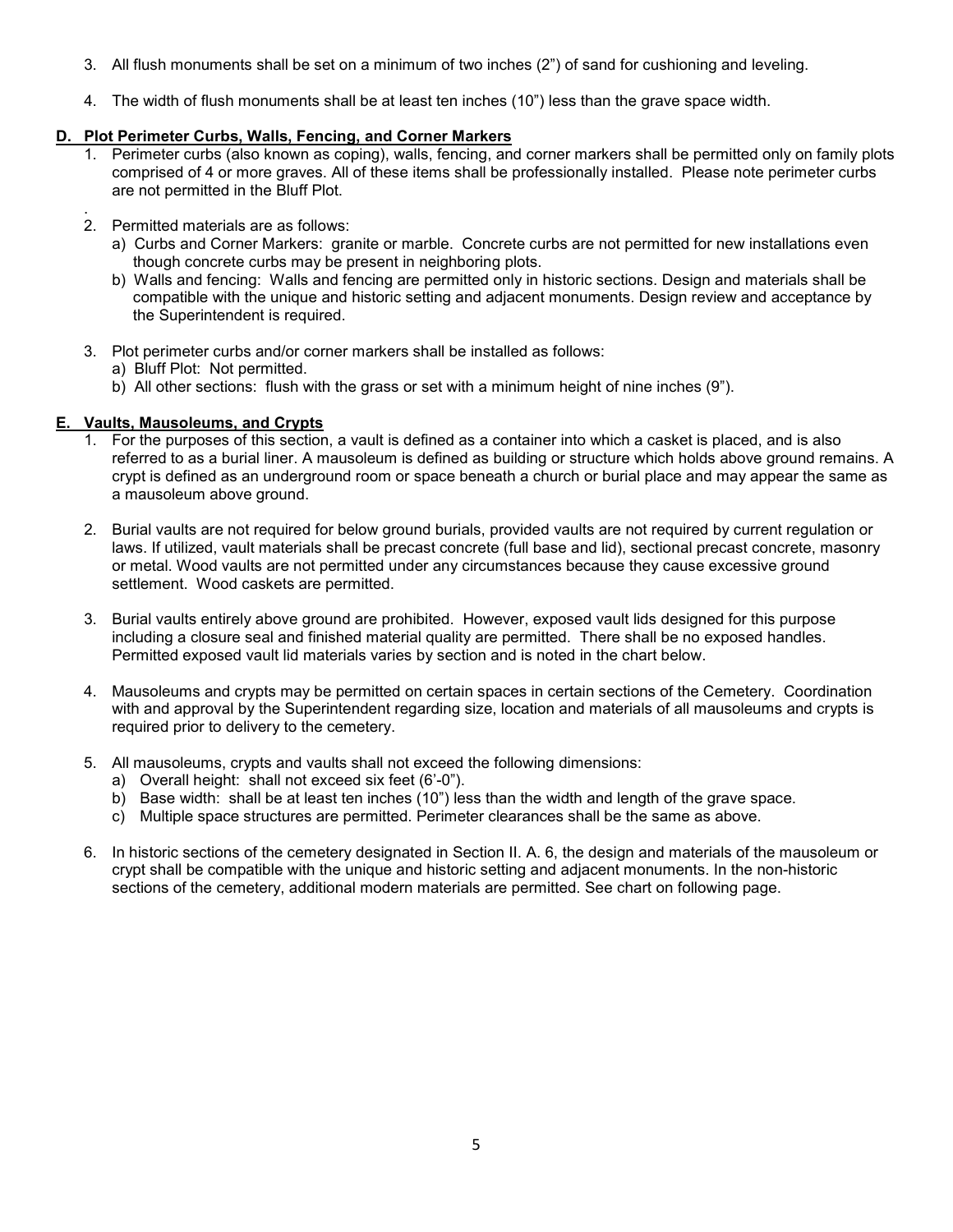## **APPROVED MATERIALS Mausoleums, Crypts, Vault Lids**

| <b>Cemetery Section</b>            | Design/Style                                       | <b>Materials</b>                                                           |
|------------------------------------|----------------------------------------------------|----------------------------------------------------------------------------|
| <b>Historic</b><br><b>Sections</b> | Traditional<br>Historic<br>Historic Interpretation | Stone, Marble, Granite                                                     |
| Non-historic<br>Sections           | All of the above plus:<br>Contemporary<br>Modern   | All of the above plus:<br>Precast concrete with<br>pebble or stucco finish |

## **F. Permanent Benches, Statuary, and Other Improvements**

- 1. Permanent benches and statuary are permitted provided they are installed in conformance with these regulations. The Superintendent shall have the right to remove temporary benches, statuary and other improvements that interfere with cemetery maintenance.
- 2. Benches and statuary shall be placed only within the dimensions of the burial space and may not extend onto other spaces, roads or alleys.
- 3. Permanent benches, statuary and other improvements located on burial spaces shall be of marble, granite or similar permanent natural stone and therefore shall be eligible for perpetual care. Items comprised of concrete, aluminum, iron, plastic, resin or other materials are not eligible for perpetual care and are subject to removal at the discretion of the Superintendent.
- 4. Memorial benches may be donated to the cemetery for placement in commons areas. Please contact the Superintendent for information.
- 5. Permanent benches, urns, statuary and other improvements shall require prior review and acceptance by the Superintendent and shall be installed on in-ground foundations or a foundation cap, not simply placed on grass.

## **G. Monument Foundations**

- 1. No precast foundation slabs are permitted. Foundations shall be poured in place concrete in conformance with the following specifications.
- 2. The size of concrete foundations for all above ground monuments shall be one inch (1") larger in length and width than the size of the monument base or foundation cap. Foundations shall be a minimum of eight inches (8") thick and shall have perpendicular sides and a flat bottom.
- 3. The top of concrete foundations shall be from one to two inches (1" to 2") below the top of the ground to allow for adding cement grout to level the monument base.
- 4. Excavations for foundations for above ground monuments shall be a minimum of ten inches (10") deep from the top of the ground.
- 5. If the monument base is two feet (2'-0") or more in length, the foundation shall include one six-inch (6") diameter hole dug eighteen inches (18") deep below the bottom of the excavation at each end of the excavation.
- 6. Concrete for all monument foundations shall be 1 part cement, 2 parts sand and 4 parts gravel. Commercially premixed, dry concrete mix is permitted.
- 7. In the event the height of the monument exceeds its width, grouted metal dowels shall be required to connect the sections of the monument to the foundation.

## **H. Burial Preparation and Installation Rules**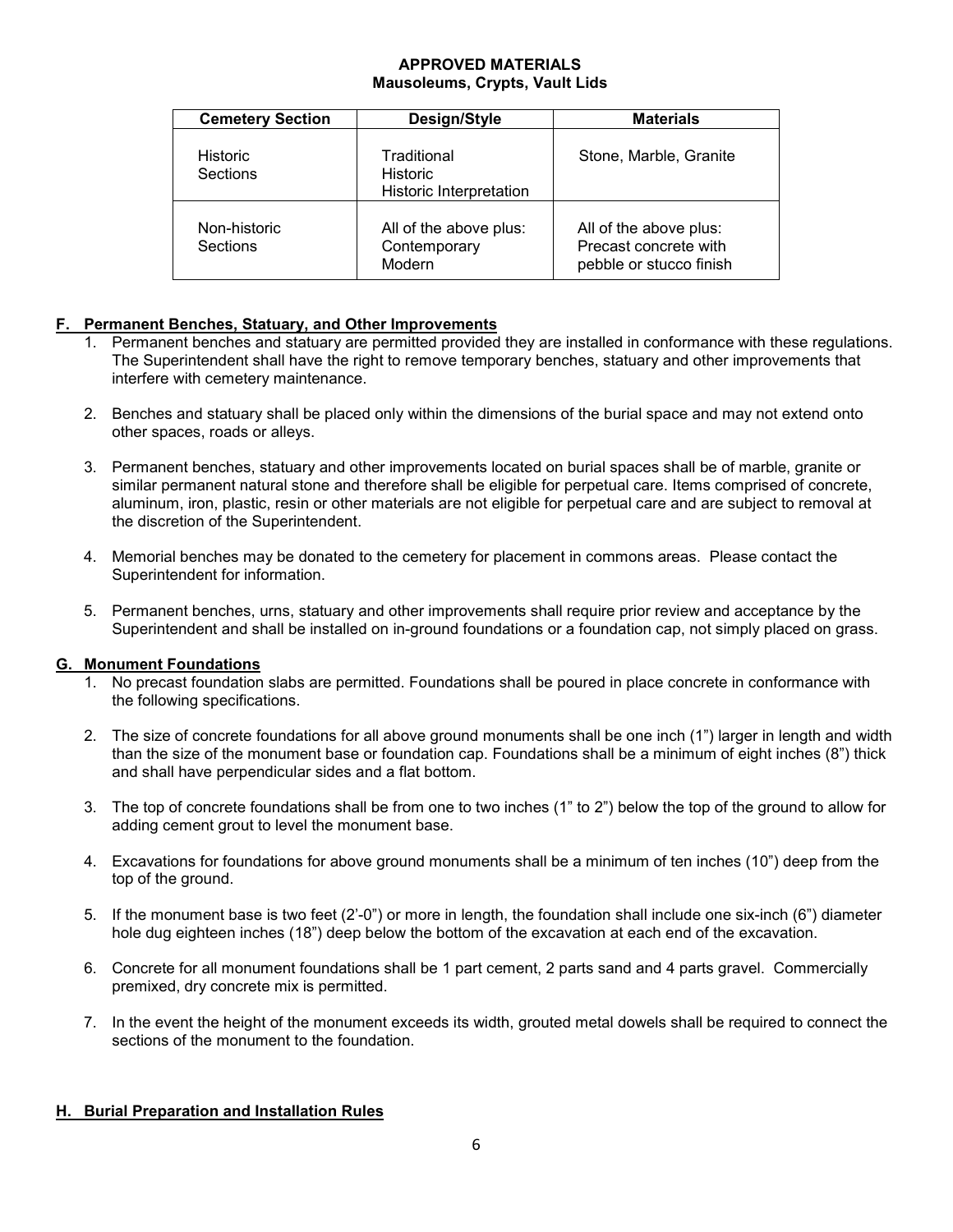- 1. Funeral homes, monument dealers and monument installers shall abide by all the rules and regulations of the cemetery.
- 2. The Superintendent reserves the right to approve the size, craftsmanship, quality, inscriptions, and foundations of monuments placed or to be placed in the cemeteries.
- 3. Funeral homes shall schedule the interment at least 2 days in advance with the Superintendent and shall be responsible for knowing the location of the burial space prior to arriving at the cemetery to set up for a service. For weekend burials, notice is required no later than 4:00 PM on the preceding Thursday.
- 4. Monument dealers or installers shall schedule in advance with the Superintendent when a monument will be placed during normal working hours and cemetery personnel shall be present at the time of placement.
- 5. Monument dealers engaged in placing or erecting monuments or other structures are prohibited from scattering their material over adjoining spaces, or from blocking roads or walk, or from leaving their material on the grounds longer than is necessary. Damage done to spaces, drives, trees, shrubs or other property shall be repaired at their expense to the satisfaction of the Superintendent.
- 6. Work of any nature may be stopped if proper preparations have not been made, or when work is being done in such a manner as to endanger life or property; or when there is evidence of misrepresentation; or when work is not being executed according to specifications; or when any reasonable request on the part of the Superintendent is disregarded; or when any person employed in the work violates any rule of the cemetery.
- 7. The regulations apply to permanent benches, statuary, and other improvements to be installed by monument dealers, contractors, family members, or other parties.

## **SECTION III: LANDSCAPING & DECORATIVE ITEMS**

#### **A. General Landscaping Regulations**

- 1. Trees, shrubs and flowers in conformance with the regulations may be planted on burial spaces. No landscaping shall be planted in any driveway or carriageway or nearer than two (2) feet from an adjacent space unless the adjacent space belongs to a family member. All maintenance of additional planted material is the responsibility of the space holder, the space holder's family or designated persons.
- 2. Trees: Hardy, small to medium sized trees are permitted, including but not limited to crepe myrtle, sweet olive, and tree sized holly. Artificial trees are not permitted. Large trees are not permitted because they impact adjacent burial spaces.
- 3. Shrubs: Hardy, drought tolerant, non-spreading shrubs are permitted, including but not limited to camellia, rose, althea, azalea, shrub sized holly, and boxwood. Artificial shrubs, including topiary are not permitted.
- 4. All landscaping shall be submitted in advance for acceptance prior to installation. A short approval form is available from the cemetery office.

#### **B. General Decorative Items Regulations**

- 1. Live and artificial flowers are permitted but must be firmly attached to the monument or in a permanent vase installed on the monument or in the ground. Glass vases and plastic vases with and without an anchoring spike are prohibited and subject to removal. Flowers directly inserted into the ground are subject to removal. These regulations are enforced for the safety of cemetery maintenance personnel. These personnel will also remove live flowers when they have wilted or died, artificial flowers when they have faded, and holiday decorations no less than 30 days after the associated holiday.
- 2. In non-historic sections, small decorative items are permitted provided they are attached or affixed to the monument or monument base. Objects which impede maintenance are subject to removal.
- 3. Decorative items not permitted include: glass objects of any kind, noise making items including but not limited to wind chimes and recorded voices, moving objects, and lights (colored or white). No battery operated items are permitted.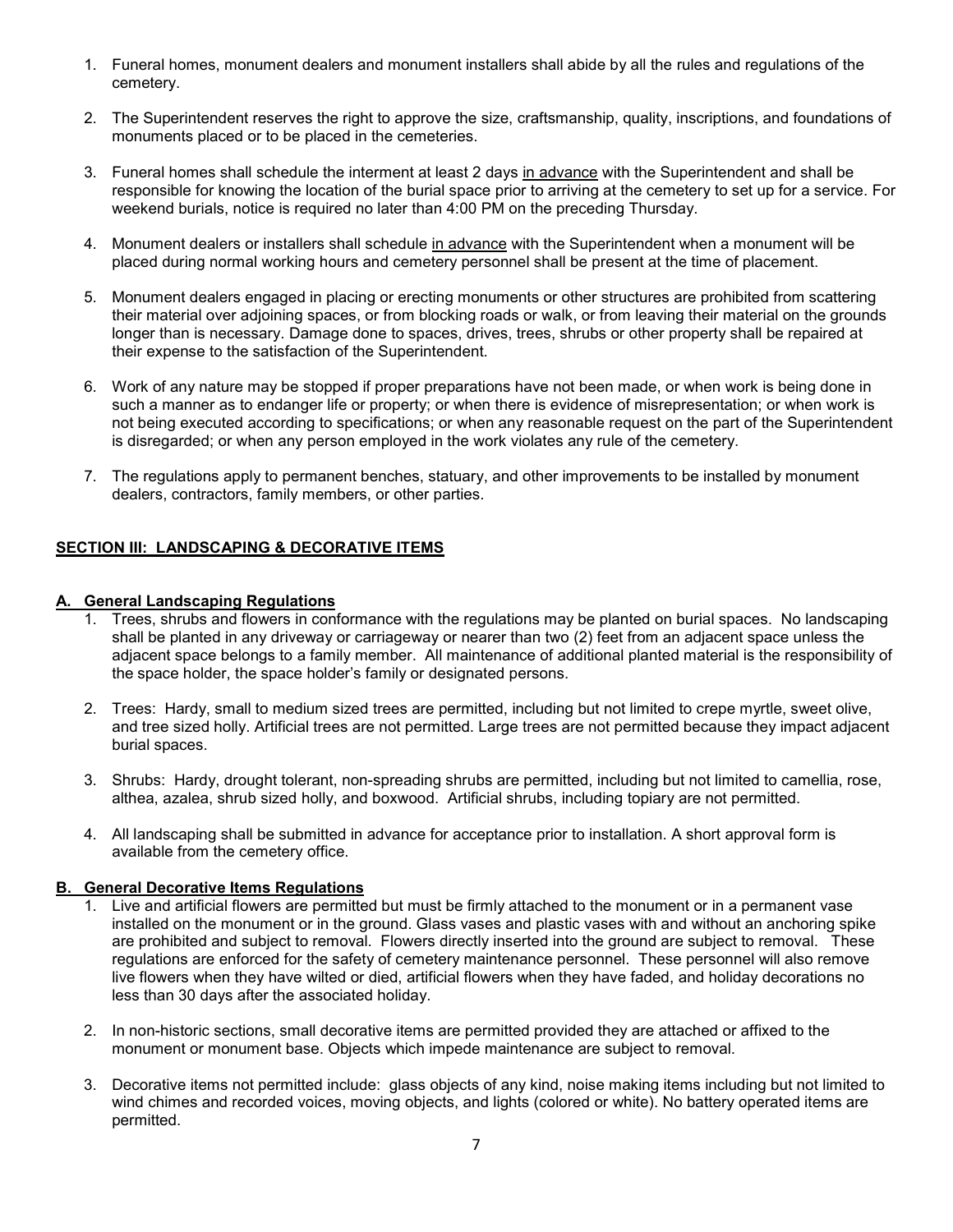## **SECTION IV: MAINTENANCE RESPONSIBILITIES**

#### **A. Maintenance of Monuments**

- 1. All monuments shall be installed in conformance with these installation regulations in order to be eligible for perpetual care services provided by the Cemetery Association. Other structures, slabs, curbing, steps, fencing, gates, walls or benches are not included in perpetual care services provided by the Cemetery Association. Maintenance of these items are the responsibility of the space holder, the space holder's family or designated persons.
- 2. In keeping with the historic, architectural, social, and cultural importance of the Natchez City Cemetery, family members, descendants, organizations, and others are encouraged to engage in the maintenance and preservation of this cemetery under the direction of the Superintendent. The following guidelines apply:
	- a. Stone and masonry are damaged by chemicals, especially bleach and household cleaners. No cleaning of historic monuments is permitted without advance approval and confirmation of cleaning methods.
	- b. .Prior to cleaning any monuments, obtain proper instruction for cleaning methods and materials. No power washing or bleaching of any monument is permitted. The least abrasive cleaning method with the mildest cleaning solution is recommended. Use of a biocidal cleaner for algae, mold, moss and lichen is recommended.
	- c. The National Park Service recommends procedures for cleaning headstones at this link: https://ncptt.nps.gov/wp-content/uploads/Best-Practices-Final.pdf

#### **B. Maintenance of Landscape**

- 1. The Cemetery Association is responsible for trimming, edging and cutting grass on a burial space and for maintaining trees located within the driveways and carriageways. All landscape maintenance associated with decorative plants and trees installed after interment is the responsibility of the space holder, the space holder's family or designated persons.
- 2. The Superintendent reserves the right to remove landscaping and decorative items that obstruct grounds maintenance, become unsightly or otherwise affect adjacent spaces.